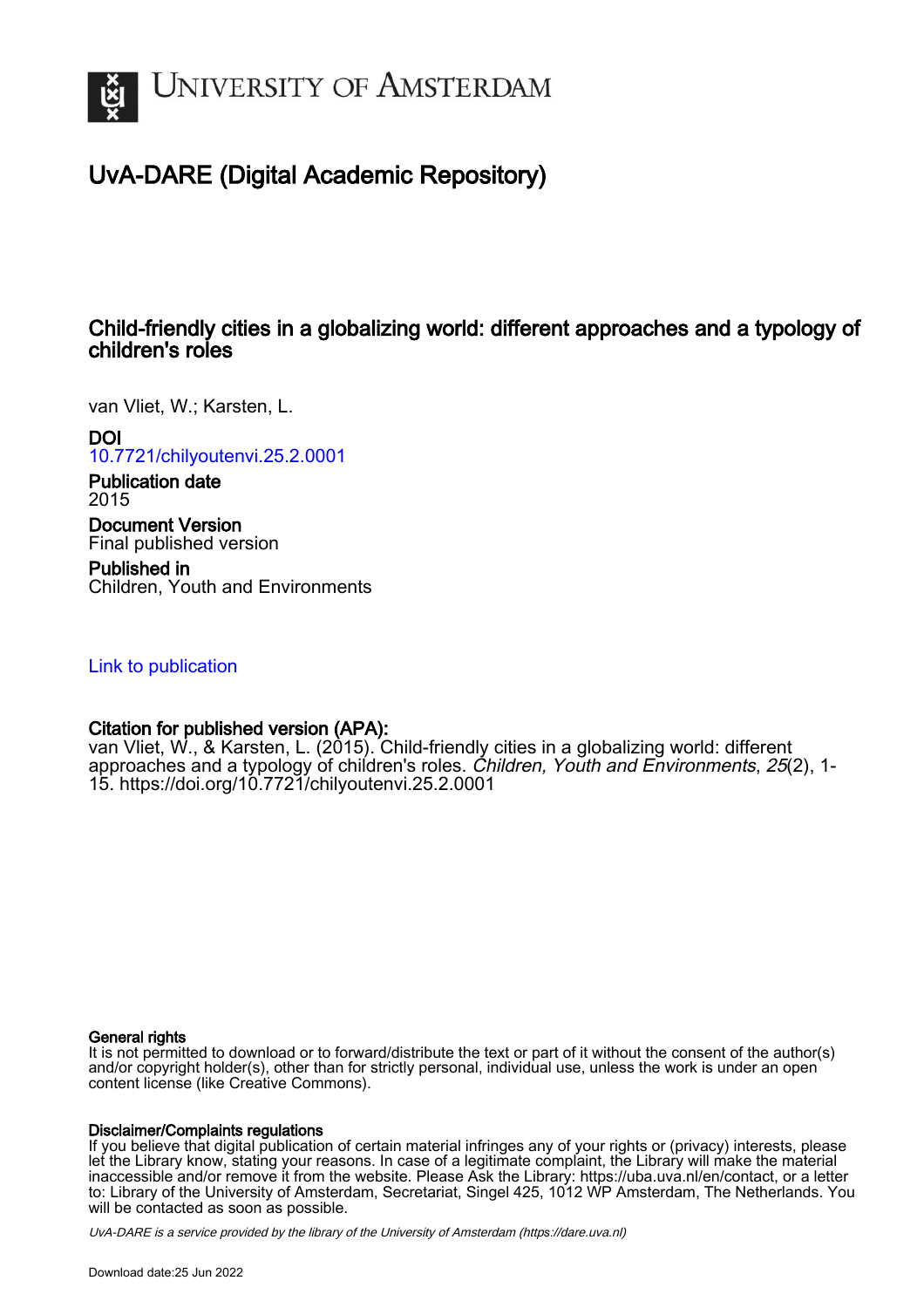# **Child-Friendly Cities in a Globalizing World: Different Approaches and a Typology of Children's Roles**

## **Willem van Vliet—**

*University of Colorado*

#### **Lia Karsten**

*University of Amsterdam*

Citation: van Vliet--, Willem, and Lia Karsten (2015). "Child-Friendly Cities in a Globalizing World: Different Approaches and a Typology of Children's Roles." *Children, Youth and Environments* 25(2): 1-15. Retrieved [date] from: [http://www.jstor.org/action/showPublication?journalCode=chilyoutenvi.](http://www.jstor.org/action/showPublication?journalCode=chilyoutenvi)

#### **Abstract**

*The Child-Friendly City (CFC) label means different things to different people, influenced by their professional interests. We distinguish several approaches to CFCs and sketch their emergence within the context of profit-oriented urban markets shaped by processes of globalization. Against this background, we propose a typology of children acting as consumers, users, entrepreneurs and producers, and situate the papers in this special issue of* Children, Youth and Environments *within it. The conclusion briefly discusses observations arising from these papers and CFC work more generally.*

**Keywords:** child-friendly cities, globalization

2015 Children, Youth and Environments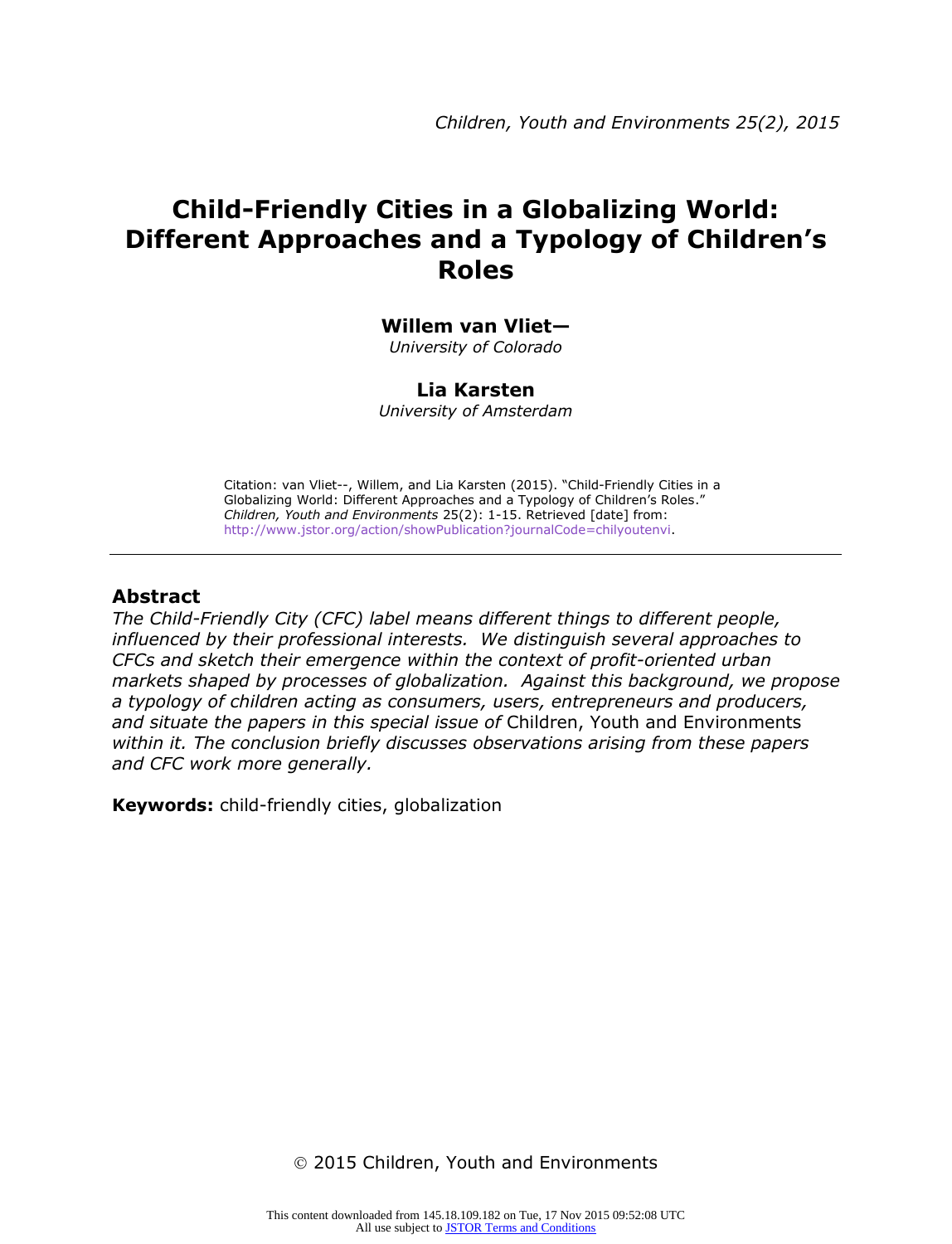In a 2012 survey of CYE readers (N=667), 43 percent indicated child-friendly cities (CFCs) as a topic they would like to see covered in a future issue. This widespread interest in CFCs reflects increasing attention to the place of children in cities among local government officials and professionals in various fields. Why are we seeing this trend? What explains the emergence of the CFC label in the first place? Are not *all* cities supposed to be "friendly to children"? And what does this special designation mean anyway?

These questions motivated the decision to devote a special issue of *Children, Youth and Environments* to the CFC theme. Ample documentation of specific, typically local CFC projects and initiatives exists, some of it detailed in the papers that follow. However, this issue provides an opportunity to step back, ask critical questions, and reflect on the larger context framing CFCs. This brief introduction is intended to encourage and stimulate such critical reflection.

Cursory inspection of the literature reveals multiple conceptualizations of CFCs. Some of them are concerned with children's needs, others with their rights. Some are oriented to the social environment, others to the physical environment. Some are focused on neighborhoods, others on cities as a whole. No single and universally accepted definition of CFCs exists.

In the wake of the U.N. General Assembly's adoption of the Convention on the Rights of the Child (CRC) in 1989 and its subsequent ratification by nearly all nations, a rights-based approach to creating child-friendly cities gained ascendancy, stimulated by a UNICEF-led initiative that suggested a framework of nine building blocks (see Table 1). Rights-based approaches shift the policy focus away from problems and deficits and instead treat children and youth as capable participants and partners in decision-making. In this perspective, found most often in the context of urban planning and design, children's rights extend to both their access to urban resources that affect their life chances (rights *in* the city) and to opportunities for meaningful participation in urban development (rights *to* the city). To this end, for example, every municipality in Norway must by law appoint someone to represent children in urban planning decisions and planners can actively involve children through interactive digitized maps (CRIN 2008, 19). This approach is consistent with the view that governments are responsible for creating processes and structures through which children can develop their capabilities and fulfill their needs in concert with and consideration of others (Chawla and Van Vliet—in press).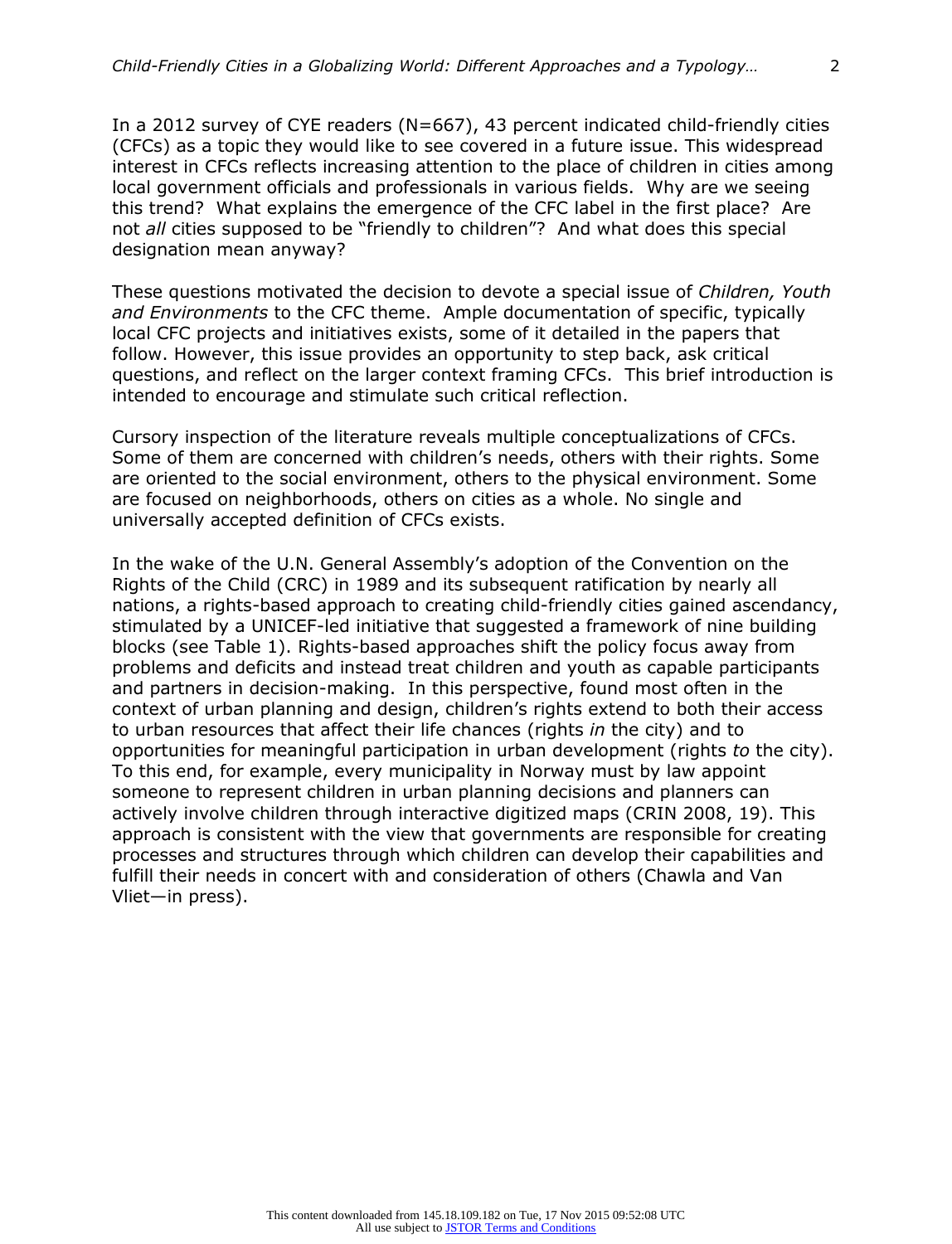#### **Table 1. Building blocks for child-friendly cities and implementation of the U.N. Convention on the Rights of the Child in a local governance setting**

| <b>Children's participation:</b> | A Children's Rights Unit or    | A regular State of the          |
|----------------------------------|--------------------------------|---------------------------------|
|                                  |                                |                                 |
| promoting children's             | coordinating mechanism:        | <b>City's Children Report:</b>  |
| active involvement in issues     | developing permanent           | ensuring sufficient             |
| that affect them; listening to   | structures in local            | monitoring and data             |
| their views and taking them      | government to ensure           | collection on the state of      |
| into consideration in            | priority consideration of      | children and their rights.      |
| decision-making processes.       | children's perspective.        |                                 |
| A child-friendly legal           | <b>Child impact assessment</b> | Making children's rights        |
| framework:                       | and evaluation:                | known:                          |
| ensuring legislation,            | ensuring that there is a       | Ensuring awareness of           |
| regulatory frameworks and        | systematic process to assess   | children's rights among         |
| procedures which                 | the impact of law, policy and  | adults and children.            |
| consistently promote and         | practice on children-in        |                                 |
| protect the rights of all        | advance, during and after      |                                 |
| children.                        | implementation.                |                                 |
| A city-wide Children's           | A children's budget:           | <b>Independent advocacy for</b> |
| <b>Rights Strategy:</b>          | ensuring adequate resource     | children:                       |
| developing a detailed,           | commitment and budget          | supporting non-                 |
| comprehensive strategy or        | analysis for children.         | governmental organizations      |
| agenda for building a Child      |                                | and developing independent      |
| Friendly City, based on the      |                                | human rights institutions-      |
| Convention.                      |                                | children's ombudspeople or      |
|                                  |                                | commissioners for children-     |
|                                  |                                |                                 |
|                                  |                                | to promote children's rights.   |

**Source**: UNICEF (2004a).

 $\overline{a}$ 

#### **The Impact of Market-Driven Globalization on Child-Friendliness**

Despite the presence of the UN's rights-driven CFC framework, a range of paradigms regarding what makes places child-friendly have given rise to correspondingly different approaches toward CFCs. These approaches tend to be associated with distinct professional anchorings. To illustrate this point, one only needs to conduct a quick web search. One finds, for example, the travel industry promoting select cities as the best places to vacation for families with children,<sup>1</sup>, the tourist industry advertising must-see sites for children, the hospitality industry promoting best places for families with children to stay and eat, and the real estate industry identifying and capitalizing on market niches for parents seeking the "best cities to raise kids" (e.g., Van Riper 2014).

The CFC literature does not usually dwell on the travel, tourism, hospitality, and real estate industries. It is telling, however, that the rhetoric of CFCs has been adopted in these sectors. Diverse as they are, they have two important characteristics in common. The first shared element is a view of children and their families as a marketing target. These sectors comprise economic stakeholders that

<sup>1</sup> E.g., [http://www.budgettravel.com/feature/10-most-family-friendly-cities-in](http://www.budgettravel.com/feature/10-most-family-friendly-cities-in-europe,31928/)[europe,31928/](http://www.budgettravel.com/feature/10-most-family-friendly-cities-in-europe,31928/) accessed Aug. 20, 2015.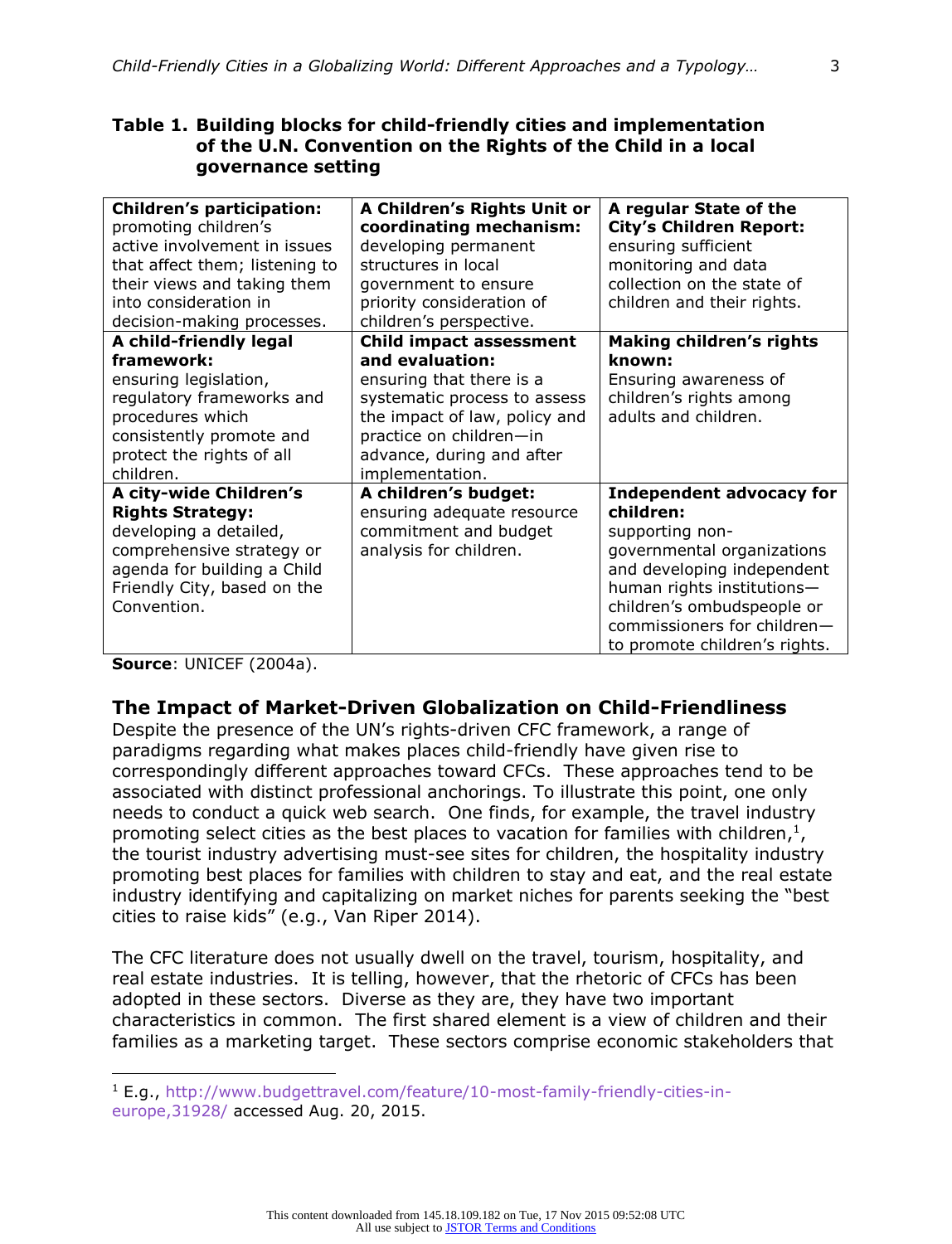see children first and foremost as consumers and an avenue to profit. Numbers back them up. In the U.S., annual spending by teens has been estimated between 75 billion dollars<sup>2</sup> and 1.88 trillion.<sup> $\mathbf{i}$ </sup> Clearly, it pays to be "child friendly." Today's teens constitute a profitable market and, for a price, experts readily offer themselves up for advice on how best to tap into it.<sup>3</sup> The second element that these sectors have in common is their orientation to selling a consumable *product*. Through a simple business exchange, suppliers deliver a service or commodity, while families and children pay and consume. Insofar as there is any participation by children, for example through focus groups, it is to make markets work more efficiently and profitably.

The broad agglomerate of commercially motivated approaches toward childfriendliness, just described, share the same larger context: market-based societies. Of course, markets have been at the center of cities, literally, throughout urban history (Weber 1921). However, what has changed in the recent period is the increased mobility of capital on a societal scale and with a speed and geographic scope previously unseen, expressing itself in new patterns of investment and disinvestment that deeply impact the living conditions of urban populations, including children. In societies based on market systems, in various degrees and ways, cities are shaped by forces that operate at global and national levels.

For profit-seeking stakeholders, these dynamics create opportunities for financial gain, including opportunities marketed as child friendly. There are two possible outcomes for children. Families who are unable to translate their needs into an effective market demand (i.e., one that generates profit) will fall by the wayside and live without or with diminished access to schools, medical care, play spaces and other resources conducive to a healthy and happy life. Instead, they will be relegated to communities that are often characterized by concentrated poverty, substandard housing, and greater exposure to crime and pollution. For children, worse than growing up in poverty, is growing up under inequality, and worse than growing up under inequality is growing up under deepening inequality. The negative effects of inequality on health and well-being have been well documented for *both* low- and high-income families.<sup>4</sup>

On the other hand, children (with parents) who have adequate disposable income can and do articulate effective market demands, but, in so doing, are limited to roles as individual consumers of ready-made products and services. They tend to enact these roles in settings designated and programmed specifically for children, segregated from older age groups.

In the public domain, still other perspectives on CFCs can be found among academics and local government officials. Often these perspectives rely heavily on

<sup>2</sup> See<http://www.piperjaffray.com/3col.aspx?id=3441> accessed Aug. 20, 2015.

<sup>3</sup> See<http://www.thekidexperts.com/17.html>accessed Aug. 20, 2015.

<sup>4</sup> For excellent data, see<https://www.equalitytrust.org.uk/resources/the-spirit-level> Relevant to this point is also the thoughtful review of Robert Putnam's 2015 book, "*Our Kids: The American Dream in Crisis*," by Michael Eisenberg, included in this issue.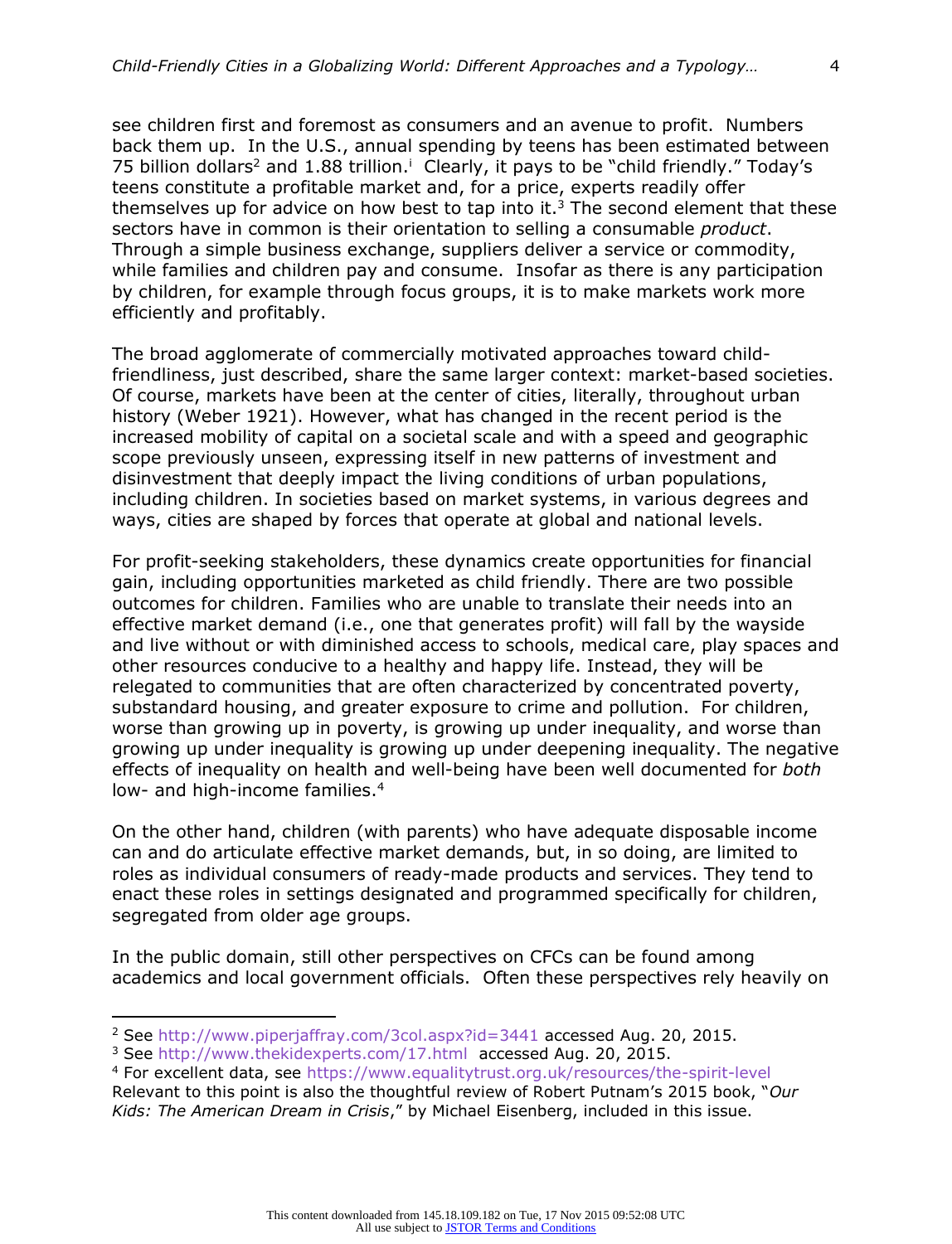assessments by experts to determine what children's needs are and whether they are being met by prevailing conditions. If they are not, contingent on available resources, programs are then created or facilities built to better meet those needs. In this scenario, children are passive beneficiaries of efforts by providers and administrators, often encountered in the area of human services and among designers of schools and playgrounds.

In the fields of planning and design, with stronger histories of participatory and rights-based approaches, children's roles in strategies for creating child-friendly environments more typically involve them as users and producers acting in collaboration with adults (e.g., Percy-Smith and Thomas 2009;Tisdall, Gadd and Butler 2014). Table 2, below, presents a simplified typology capturing these differences.<sup>ii</sup>

### **Table 2. Child-friendly city domains and approaches: A simplified typology of children's rolesiii**

|                                 |                | <b>CFC Domains</b>              |                                |
|---------------------------------|----------------|---------------------------------|--------------------------------|
|                                 |                | <b>Private</b>                  | <b>Public</b>                  |
| <b>CFC</b><br><b>Approaches</b> | <b>Product</b> | 1. Children as<br>Consumers     | 2. Children as<br><b>Users</b> |
|                                 | <b>Process</b> | 3. Children as<br>Entrepreneurs | 4. Children as<br>Co-Producers |

Children acting as *consumers.* In the private domain, CFC interest is oriented chiefly to creating tangible and virtual commodities and services. This "pay-to-play" approach treats children as consumers with purchasing power to access fast food outlets, retail shopping, movie theaters, web-based games, amusement parks, video arcades, and like settings.

Children acting as *users*. CFC efforts in the public domain can also be oriented to the delivery of CFC products, but in this case their purpose is to provide use value. Examples are traditional playgrounds and institutional facilities such as schools and child care centers. In these situations children can be seen as users of the environment.

Children acting as *entrepreneurs*. Process–oriented examples in the private sector are few and far between given the sector's interest in instant results and lack of interest in children's meaningful participation. However, supporting children's development as entrepreneurs is a growing business. Impresarios and educators offer programs and advice to parents and children aspiring to join the next elite of "40 millionaires under 20." The paths towards entrepreneurial wealth among youth are predicated on recognizing and taking advantage of "child-friendly" opportunities in urban markets enabled by global capital flows.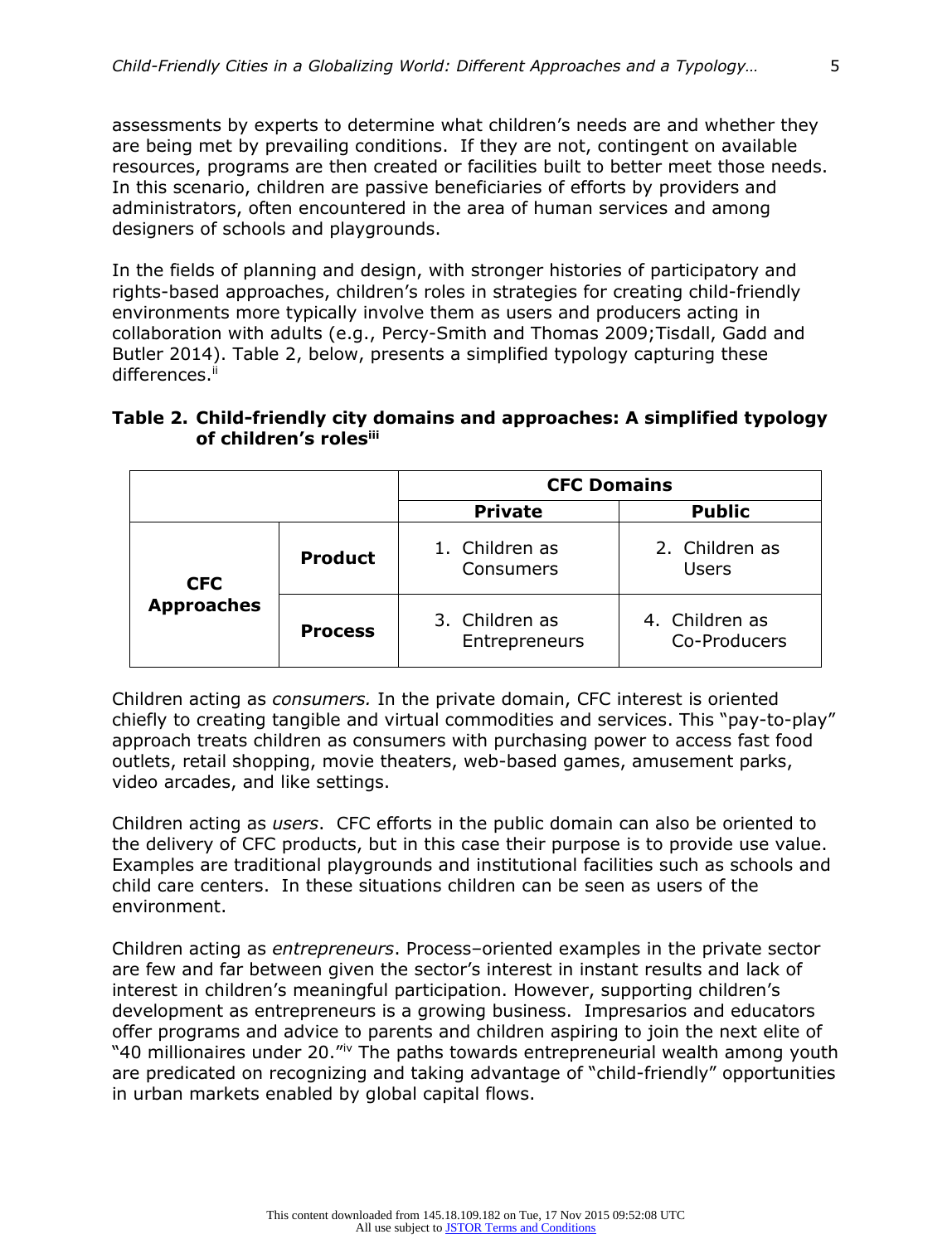Children acting as *co-producers*. Of greatest interest in relation to the current theme issue, in the fourth situation in our typology, children participate in local planning and decision making, making their influence felt not as individual consumers, users, or entrepreneurs, but as citizens who make their voices heard through processes that include investigation, deliberation, imagination, presentation, and collaboration. Children thus participate in producing the city and shaping the urban environment. Implicitly or explicitly, the approaches taken are based on children's rights and the guiding principles contained in the CRC.<sup>5</sup> These approaches are further strengthened by facts of precedence. Documented examples of successful participation by children demonstrate and instill confidence in their capabilities, which is conducive to opening up more space for their involvement in local planning. Most of the papers in this issue of CYE contribute to this documentation.

#### **Globalization and the Emergence of Child-Friendly Cities**

At the outset of this introduction, we asked broader questions about CFCs: What does the CFC label mean? What prompted the CFC trend? Returning to these questions now, we can see the influences of advanced urbanization and globalization on the emergence of the CFC tag and its application in various contexts. Under advanced urbanization, heightened patterns of segregation and specialization have impacted children in at least two important ways not before experienced. First, these trends increasingly have excluded children from life spheres inhabited by adults (Schildt and Siegfried 2005) and, second, from equal access to life chances for those marginalized by poverty or discrimination. 6 Globalization has intensified these conditions. More and more, the growing withdrawal of state authority from traditional policy domains in many countries and the worldwide spread of market-based approaches have pitted cities against each other for economic advantages on a global stage. This struggle for competitive advantage, reduced regulations and increased capital mobility enable corporations to extract concessions from cities that magnify exclusionary effects.

Other developments have interacted with these trends. For example, in the aftermath of the Cold War, the international community began to reconceptualize security more in terms of people, and less of states. Forefronting people engendered a slow and contested process to articulate and implement new normative policy frameworks around human rights. The World Summit for Children in 1990 was the first of a series of global conferences driven by a growing awareness of a single world that shares common problems requiring nonconfrontational, cooperative approaches. It adopted a Declaration on the Survival, Protection and Development of Children and a Plan of Action for implementing the Declaration (UN Habitat 2008).

<sup>&</sup>lt;sup>5</sup> The quiding principles of the Convention include non-discrimination; adherence to the best interests of the child; the right to life, survival and development; and the right to participate. These principles represent the underlying requirements for the realization of any and all rights.

<sup>6</sup> See<https://www.equalitytrust.org.uk/about-inequality>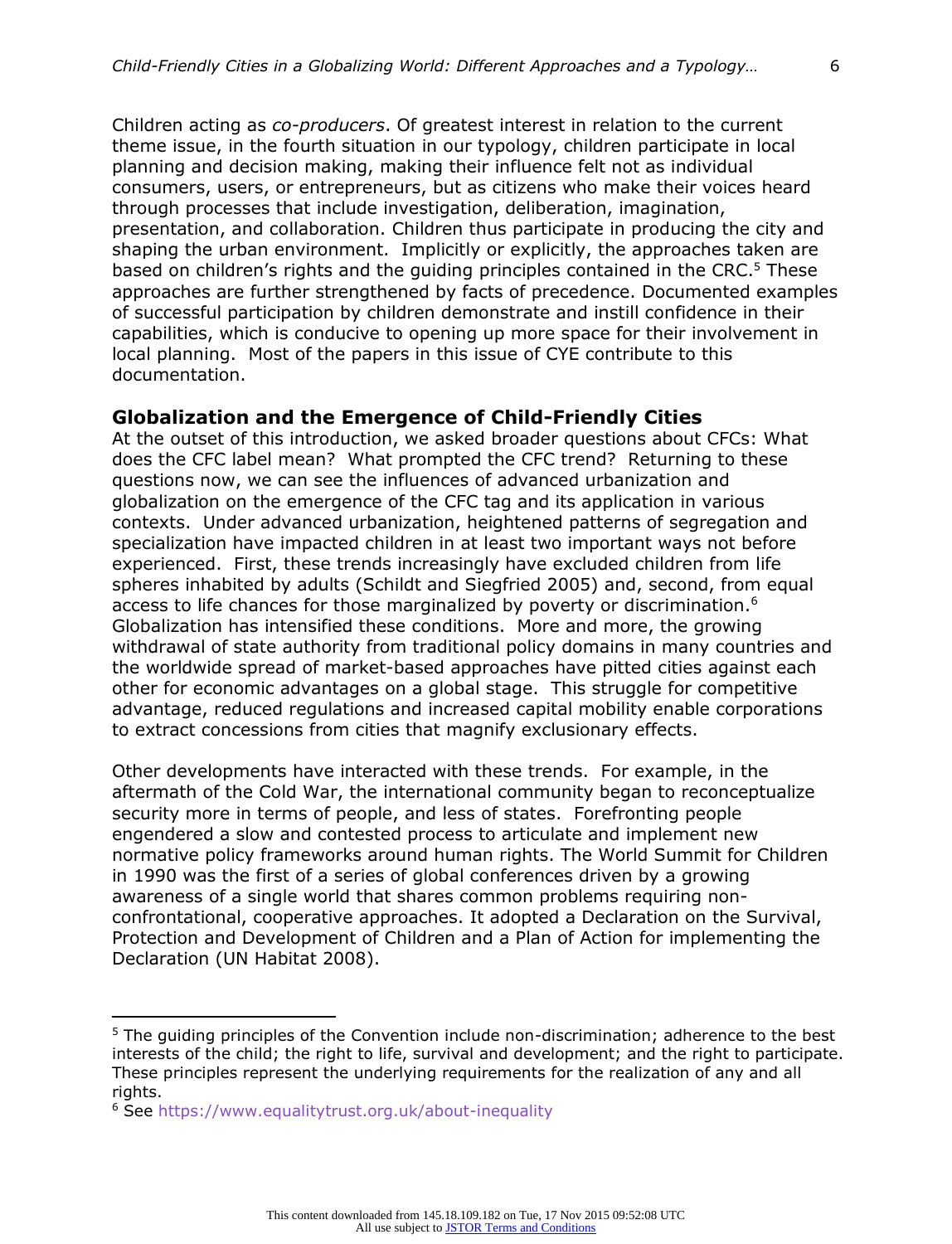Globalization thus not only manifested itself in expanded urban markets, made possible by greater capital mobility, but also in the spread of values prioritizing human rights and participatory governance, the freer exchange of community experiences, the sharing of social knowledge, and the formation of worldwide activist networks, including the CFC movement. Expanded markets have been conducive to child-friendly developments with children as consumers and entrepreneurs, while approaches highlighting human rights and participation have supported the creation of CFCs with children as users and (co)producers.

The convergence of these globalization trends with the everyday living conditions experienced by large numbers of children became fertile ground for the formulation of a new vision for urban children and their families. This vision was first advanced in a statement for transforming cities, coming out of the "International Meeting of Mayors, Urban Planners and Policy Makers: Today's Children, Tomorrow's Cities," held in 1992 (Blanc et al. 1994). This statement unambiguously placed children on the urban agenda. Further work leading up to the City Summit, held in 1996 in Istanbul (UNICEF 1997), led to the launch of the Child Friendly Cities Initiative with its secretariat at UNICEF's Innocenti Research Center in Florence, Italy.

The nine building blocks and toolkit, produced under this initiative, emphasize legal, procedural, and organizational aspects of CFCs (see Table 1). Notably absent from this framework is the attention given to aspects of place in the initial document defining CFCs, which explicitly recognized that housing and community are critically important to children (UNICEF 1997). The papers in this issue of CYE can be seen against this broader background, including acknowledgement that "place matters."

#### **The Papers in This Issue**

This special issue brings together eight research papers and three field reports focusing in various ways on CFC issues. About half of the papers were initially presented in three workshops on CFCs, organized by the editors of this special issue, at the fourth Children, Youth and Family conference held in January 2015 in San Diego, California. These papers, as well as the additional contributions resulting from a call for papers, went through a process of double-blind peer review and revision. The ensuing combined set of papers includes contributions from India, Sweden, Norway, Ireland, Canada, New Zealand, Mexico and the US.

Taking the typology presented in Table 2 as a starting point, it immediately becomes clear that over one-half of the articles (three research papers and three field reports) can be conceptualized as the fourth type of approach. Consistent with views developed in the field of child and youth studies, this approach treats children as capable actors with their own views and co-producers of the environment. For example, the article by Wridt, Atmakur-Javdekar and Hart focuses on children's rights in India. It reports on two case studies and the different ways in which participatory planning can be used to improve living conditions for children and youth in poor urban settlements. Their methodology helps empower community facilitators to include young people who are so often excluded. In their paper on Dublin, Ireland, Ellis, Monaghan and McDonald reflect on the significance for CFC planning of *The Death and Life of Great American Cities* by Jane Jacobs, a book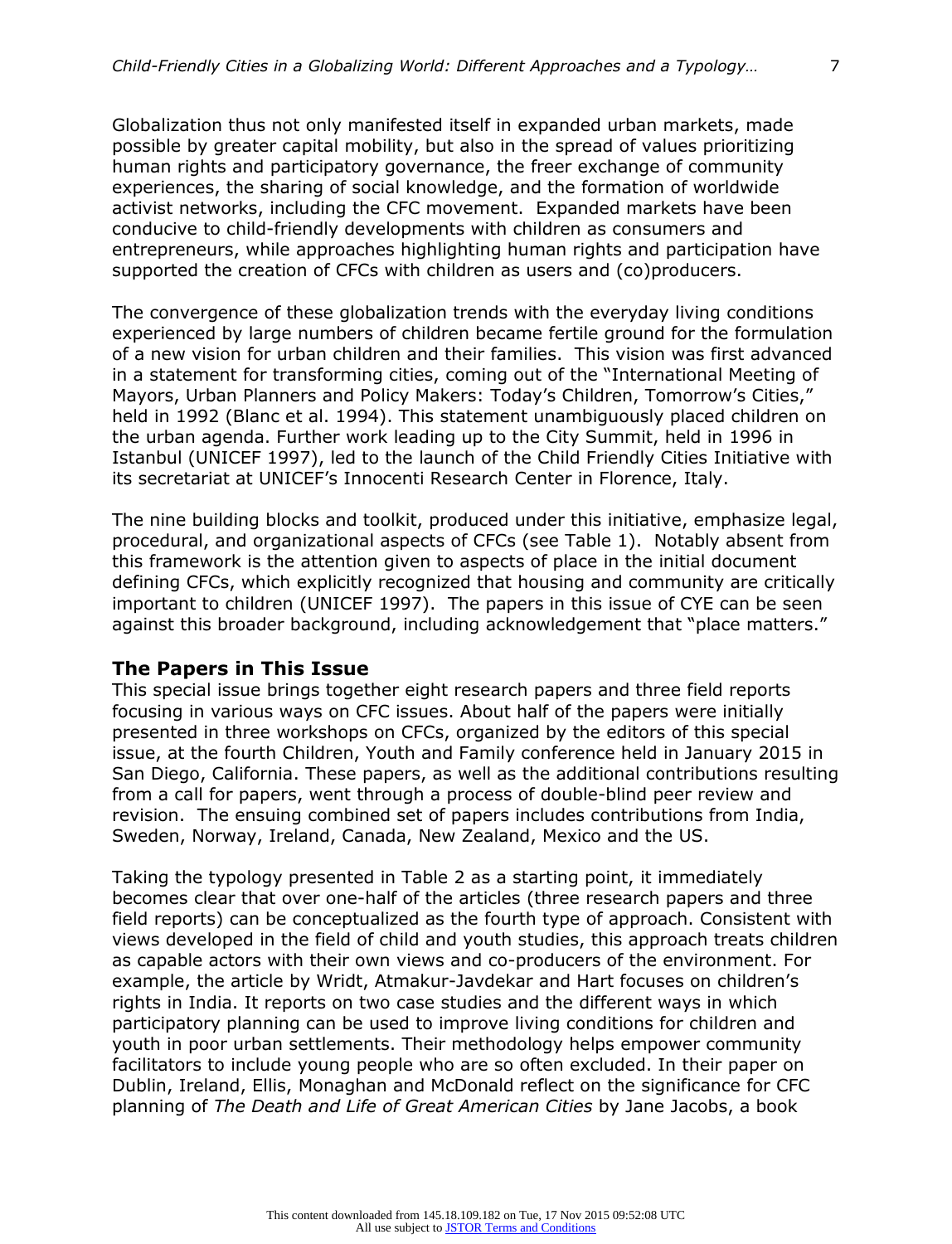influential among urban planners. Their research reveals that using Jacobs' discourse can be an effective method for facilitating children's meaningful participation in urban planning processes.

Many cities worldwide have declared themselves to be a CFC. They often claim the CFC label despite having little or no participation by children in developing their urban policies. In their article on the province of Quebec, Canada, Blanchet Cohen and Torres describe how CFC status must be earned by successfully completing an accreditation process. They ask whether accreditation leads to better conditions for children's participation and conclude that it is useful as a means to support child participation, but participation does not automatically follow accreditation.

Complementing these three research papers, all three field reports focus in different ways on obtaining and implementing children's views in urban policy making. They offer lessons from practice on how to gather youth voices, how to integrate their visions in urban policies, and how to influence local stakeholders to make children a higher priority on the urban agenda.

Four articles focus on children as users, thus conforming to a second type of approach identified in Table 2.<sup>7</sup> Kylin and Bodelius report on a study from Sweden on the effectiveness of guidelines for planning and designing children's outdoor environments. They consider the question: Should quantitative or qualitative criteria be used to assess how well outdoor environments meet children's needs? They conclude that both types of measures are needed to safeguard children's rights to the outdoors. In their paper on Oslo, Løndal, Norbeck and Thorén ask how children use the relatively small outdoor environment of a kindergarten with only artificial play equipment. While the literature shows that loose natural elements facilitate children's physical activities, this paper reveals that with the help of engaged staff members, children can also enjoy a man-made environment and take advantage of the affordances it offers. Freeman, Van Heezik, Hand and Stein focus their paper on children's nature connections in urban New Zealand. The authors are curious about the factual basis of concerns that children are losing contact with nature due to urbanization. To what extent do city children still have opportunities to access nature and connect with it, and how do the children define "nature"? The authors conclude that there is little evidence that growing up in urban environments caused the children they studied to become "nature deprived," although independent access to biodiverse nature may today be more limited than it used to be for previous generations. The paper about children's use of public space in Mexico City, by Gülgönen and Corona, paints a bleak picture of children's everyday lives in the neighborhoods studied in this mega city. Children report having little knowledge of their environment and being severely constrained in their use of the outdoors. This is ironic against the backdrop of Mexico City officially claiming CFC status. The authors show that the poor quality of the outdoor environment and a serious lack of safety greatly limit children's outdoor activities. This study also

 $<sup>7</sup>$  The grouping of these papers is not categorical or mutually exclusive. Children can</sup> participate in urban processes by making their voices heard through research that is not extractive, but respects their own experiences as users of the urban environment.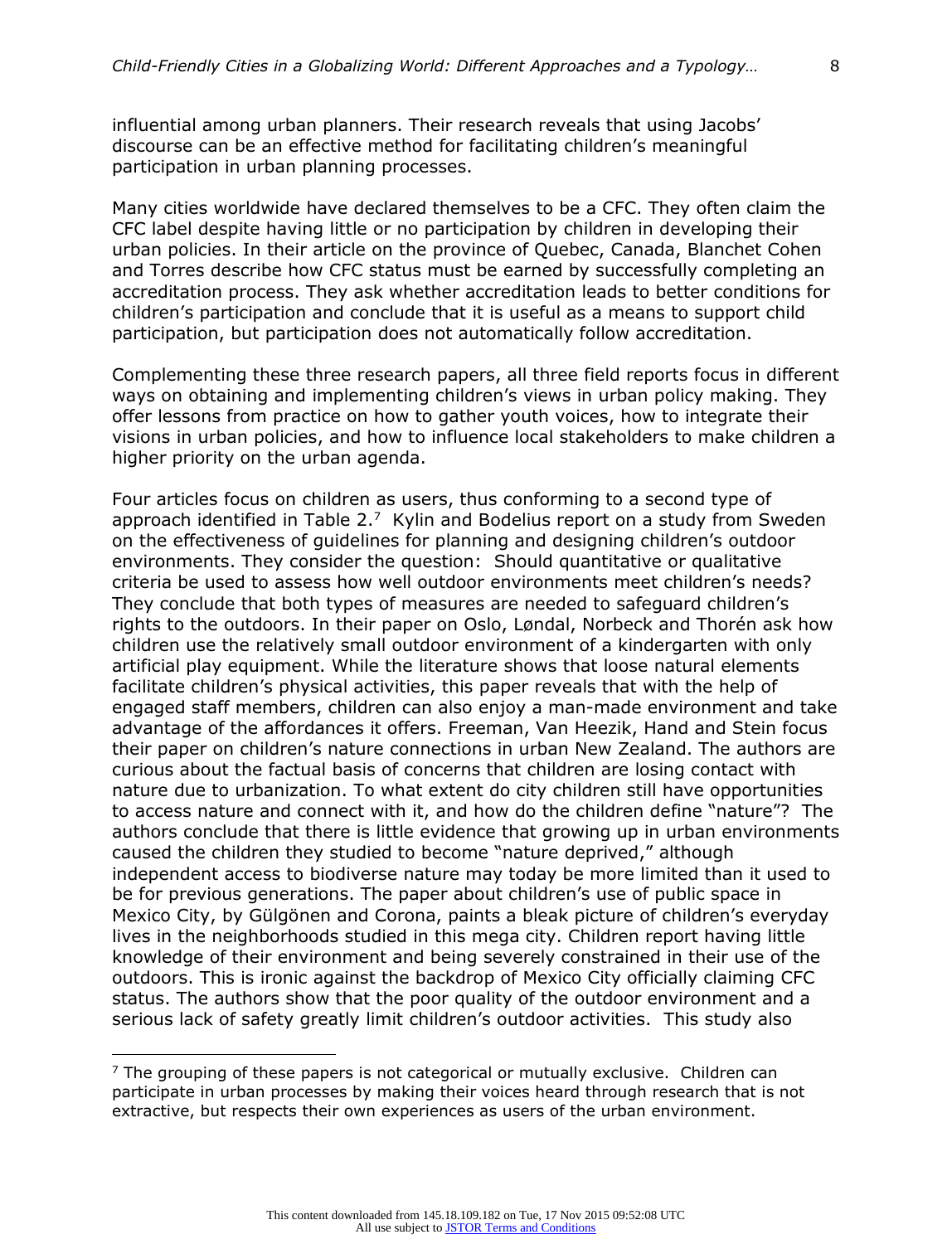makes clear that CFC accreditation must specify clear standards and criteria that must be met before cities should be allowed to call themselves "child friendly."

Finally, the paper on disabled children in Toronto, Ontario concerns itself with children as users of the urban and school environment, finding that schools and related spaces (playgrounds, classrooms, washrooms) are neither fully accessible, nor inclusive.<sup>8</sup> The work reported in this paper relied on a mixed-methods approach that recognized the children as experts capable of contributing insights to help improve accessibility.

#### **Conclusion**

 $\overline{\phantom{a}}$ 

Reflection on the papers in this special issue of CYE gives rise to seven observations. To begin with, they make one thing clear: the very *localized character of what it means to be(come) a CFC*. The development of global standards will not be very effective or appropriate. Children in India, for example, have different needs and priorities than children in Sweden. CFC approaches must be contextsensitive, taking account of local resources, culture, history, and physical infrastructure, among others. Put differently, there cannot be a uniform approach or a single, cookie-cutter expression of what constitutes a CFC. Accreditation of CFC status can be helpful (Malone 2010), but applicable standards and criteria should be locally rooted, and the process of progressing towards community-based goals, arrived at with children's participation, can be as important as the conditions prevailing at a single point in time.

Second, although CFCs and the approaches toward them take different forms in different places, they implicitly or explicitly share underlying principles derived from the CRC. Key among these principles is article 12 concerning the rights of children to express themselves on all matters affecting them. Therefore, *participatory approaches with children must be part of urban policies everywhere*. It is important that children's participation in local governance does not occur in a "participation playground," largely separate from the institutional processes through which municipal authorities make urban development decisions. Instead, cities must create age-appropriate opportunities for meaningful participation by children in mainstream decision making. In addition to their involvement in formal decision making, children must be enabled to participate in informal spheres as well, including in the social life of streets and other public spaces (Hart 2007).

A third observation, related to participation, concerns the relative *dearth of local monitoring, assessment and evaluation of CFC initiatives*. Greater effort and rigor in this regard will also strengthen the political case for CFC work. Such efforts must

<sup>&</sup>lt;sup>8</sup> Aware of debates about terminology the authors purposely use the term disabled children to emphasize that disability is not something children innately have, but arises out of problematic environmental interactions.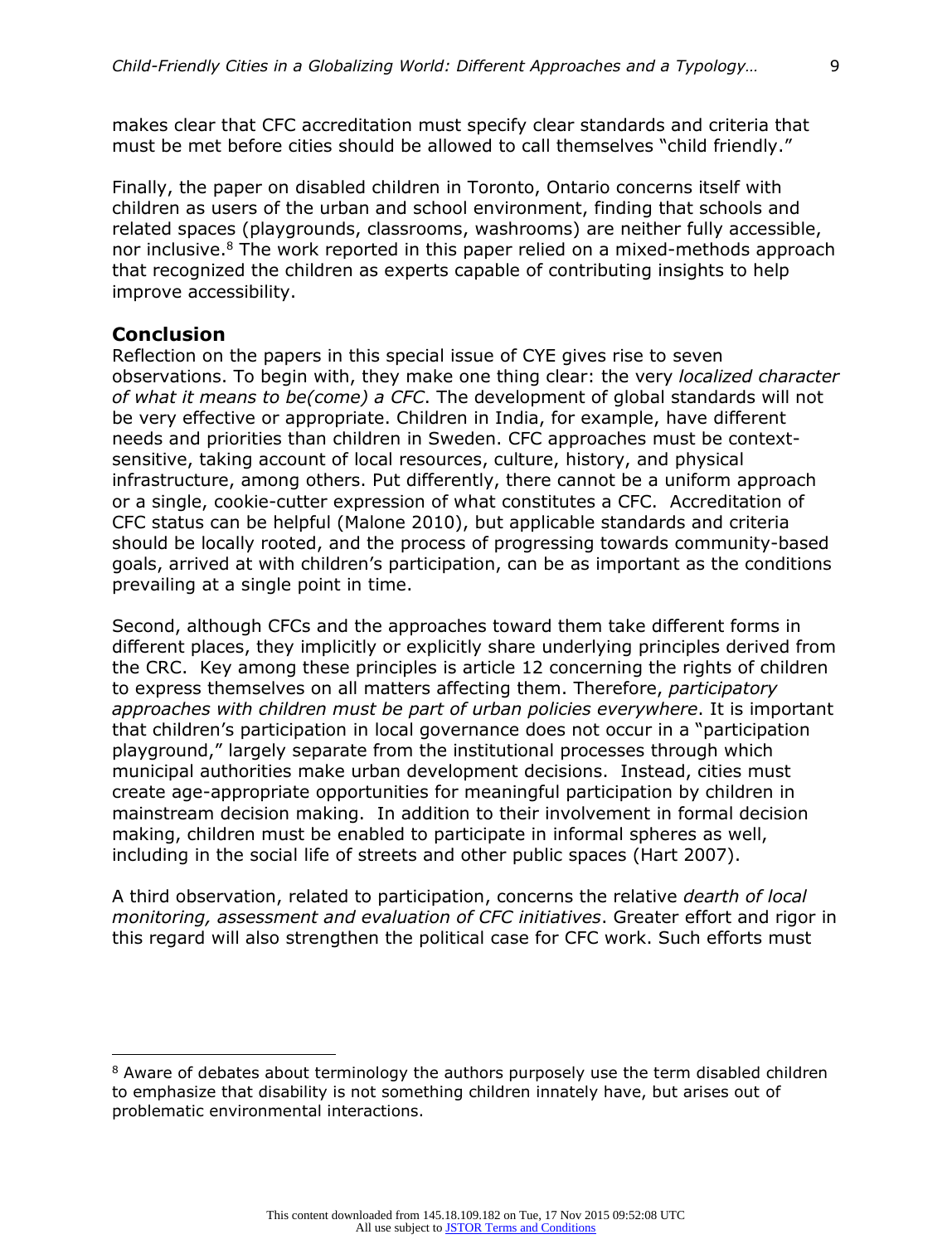involve children, and there now exist excellent resources for a variety of participatory methods, freely available on the web.<sup>9</sup>

Fourth, *to be successful, CFC initiatives must involve partnerships*. All of the examples described in this special issue involve collaborations. Collaborations are most productive if they are not created ad hoc for a specific short-term project, but enduring, built on relationships of trust, institutionalized (Kingston et al. 2007) and involving stakeholders from the public sector, private sector and civil society working collaboratively (UNICEF 2004b; Van Vliet—2008).

Fifth, *CFCs must be intergenerational*. Many of the same factors that have led to the segregation of children into spaces and programs specifically designed and designated for them, have also contributed to the segregation of elders. Yet, there is ample research demonstrating the mutual benefits of intergenerational contact (e.g., Biggs and Carr 2015; Brown and Henkin 2014). Extant research mostly focuses on intergenerational programs with little attention given to intergenerational environments. However, many guidelines for the planning and design of elder-friendly communities are equally supportive of CFCs (e.g., AARP 2005; Blue Moon 2006; WHO 2007). Shared site facilities are a good example of cost-effective planning that benefits all age groups, among a broad array of pathways towards creating intergenerational environments (Thang and Kaplan 2013; Kaplan and Haider 2015). Child-friendly and elder-friendly planning are not a zero sum game but can be synergistic, producing positive outcomes for the greater good of all ages (van Vliet—2011).

Sixth, *CFCs must incorporate access to nature*. The initial platform for CFCs explicitly stated that "convenient and safe access to natural settings should be available to all children within their communities" (UNICEF 1997, 11) and article 29 of the CRC states that the education of the child shall be directed, inter alia, toward "respect for the natural environment." Yet, few studies in the CFC literature bring attention to children's access to and exploration of nature (the paper by Freeman et al. in this issue being one of them). A recent review of research carried out since the 1970s assembled compelling evidence of the importance of contact with nature for the health and well-being of children (Chawla in press). It argues persuasively that cities need to integrate trees and natural areas at multiple scales, from landscaping around homes, schools, and childcare centers, to linked systems of urban trails, greenways, parks, and "rough ground" for children's creative play.

Seventh, *CFC studies cannot ignore market mechanisms*. While commentary on the negative impacts of global commerce on children is abundant, studies of children's urban experiences in this context are few and far between. Insofar as research has given attention to market impacts on children's environments, it has been oriented to the commodification and privatization of space, adverse effects on living conditions, and inequality. Rightly so, as these issues are of foremost importance.

<sup>9</sup> See [http://childfriendlyplaces.org/resourcekit/about/?lang=en,](http://childfriendlyplaces.org/resourcekit/about/?lang=en)

<http://childfriendlycities.org/research/final-toolkit-2011/> as well as Johnson, Hart, and Colwell (2014). Driskell (2002) also remains an excellent resource.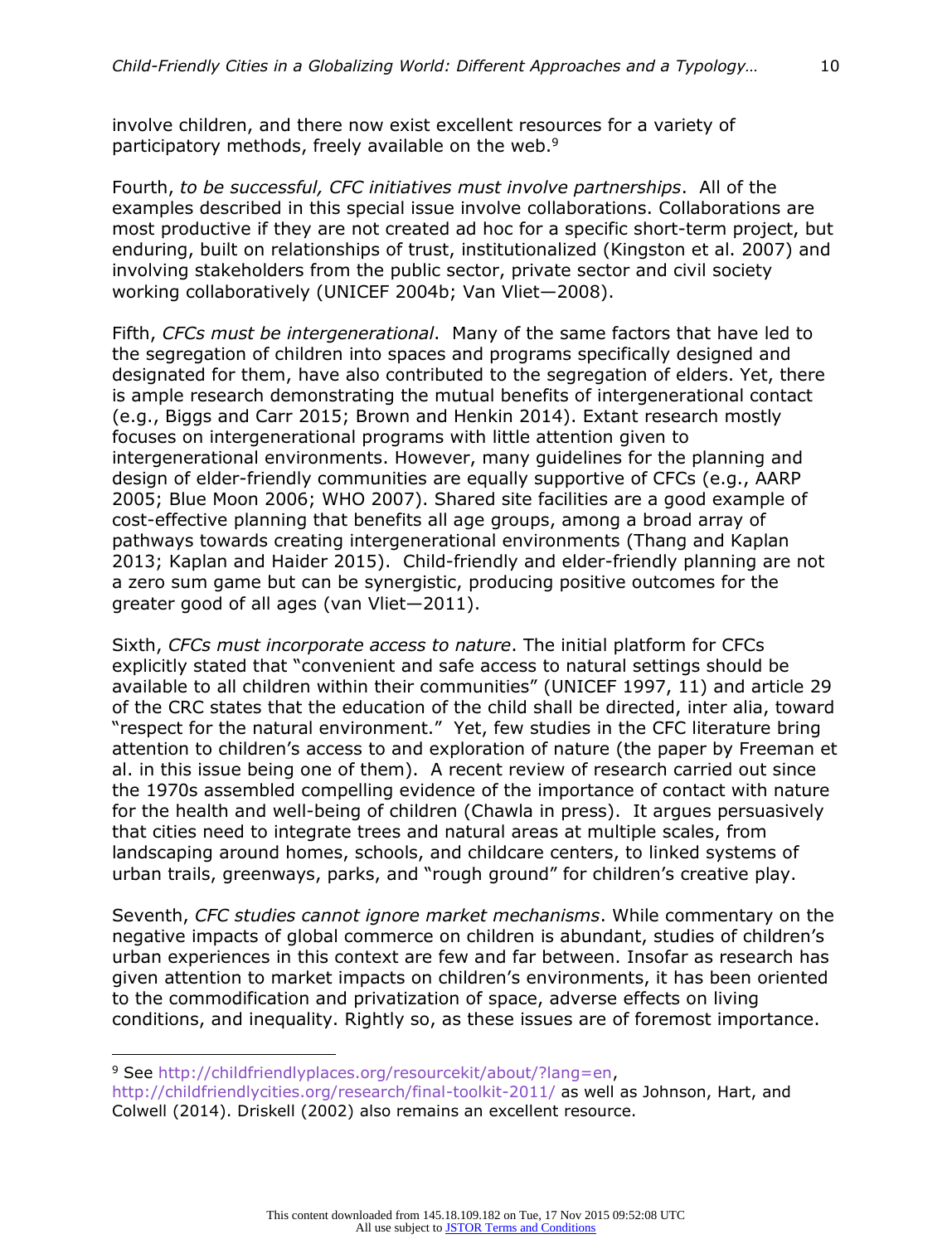Nevertheless, it would be a mistake not to consider opportunities for taking advantage of market mechanisms in aikido fashion, turning the momentum of adversary market forces to community benefit. Businesses are not going to support "popsicle neighborhoods" because they are good for children (Groskop 2015). But they have a financial incentive to do so if employees express a market demand for walkable communities. A recent study found that, between 2010 and 2015, nearly 500 companies in over 170 different industries in the U.S. relocated or expanded to downtown locations with higher walkability scores (Smart Growth America 2015). The [2015 National Community and Transportation Preference](http://www.realtor.org/reports/nar-2015-community-preference-survey)  [Survey](http://www.realtor.org/reports/nar-2015-community-preference-survey) also found that 79 percent of respondents indicated that being within walking distance of amenities such as parks and shops was an important factor in the decision of where to buy a home.<sup>10</sup> Further, since market dynamics are influenced by political power and since political power responds to electoral pressure, it can be helpful to form strategic alliances that support CFCs (e.g., see earlier point on intergenerational benefits).<sup>v</sup>

Finally, the reality is that some children are indeed acting as consumers (Cook 2000) and even entrepreneurs (Wells 2014). Studies of these class-specific engagements with new commercial opportunities can contribute to our understanding of inequalities among children (Karsten and Felder 2015). Critical examination of the antecedents and implications of associated market-driven products and services in cities can help guide their regulation in ways that will benefit all children.

#### **Endnotes**

 $\overline{a}$ 

i. See<http://www.martinlindstrom.com/books-by-martin-lindstrom/> including purchases children influence their parents to make, estimated by Martin Lindstrom, author of BRANDchild, which unabashedly markets "teen marketing." Accessed Aug. 20, 2015. Alarmingly, a 2013 nationwide survey conducted for Capital One found teenagers, aged 11-17, seriously lacking in practical money management experience. [\(http://press.capitalone.com/phoenix.zhtml?c=251626&p=irol-](http://press.capitalone.com/phoenix.zhtml?c=251626&p=irol-newsArticle&ID=1858813)

[newsArticle&ID=1858813\)](http://press.capitalone.com/phoenix.zhtml?c=251626&p=irol-newsArticle&ID=1858813). The 2014 Teens and Personal Finance Survey by Junior Achievement and Allstate Insurance showed that 77 percent of teen boys and 63 percent of teen girls aged 16 to 18 are not keeping track of where their money goes on a regular basis. Source:

[https://www.juniorachievement.org/documents/20009/20652/2014+Teens+Personal+Fi](https://www.juniorachievement.org/documents/20009/20652/2014+Teens+Personal+Finance+Exec+Summary/f29bdee7-cb03-446c-81bc-334b659ce55d) [nance+Exec+Summary/f29bdee7-cb03-446c-81bc-334b659ce55d](https://www.juniorachievement.org/documents/20009/20652/2014+Teens+Personal+Finance+Exec+Summary/f29bdee7-cb03-446c-81bc-334b659ce55d)

ii. The typology is a deliberate simplification, intended to provoke more differentiated thinking about children's roles in contemporary cities. As a result, the typology ignores non-profit situations and other blurred boundaries. For example, foundations and international development agencies have created social entrepreneur initiatives that connect engagement with community needs to their support for sustainable livelihoods among urban youth living in high-poverty areas (e.g., UN-Habitat's Urban Youth Opportunities Fund, ILO's Youth2Youth program, and UNICEF's Sociopreneur initiative, all of which target older youth of whom only a small number benefit).

<sup>&</sup>lt;sup>10</sup> See National Association of Realtors, [http://www.realtor.org/reports/nar-2015](http://www.realtor.org/reports/nar-2015-community-preference-survey) [community-preference-survey](http://www.realtor.org/reports/nar-2015-community-preference-survey)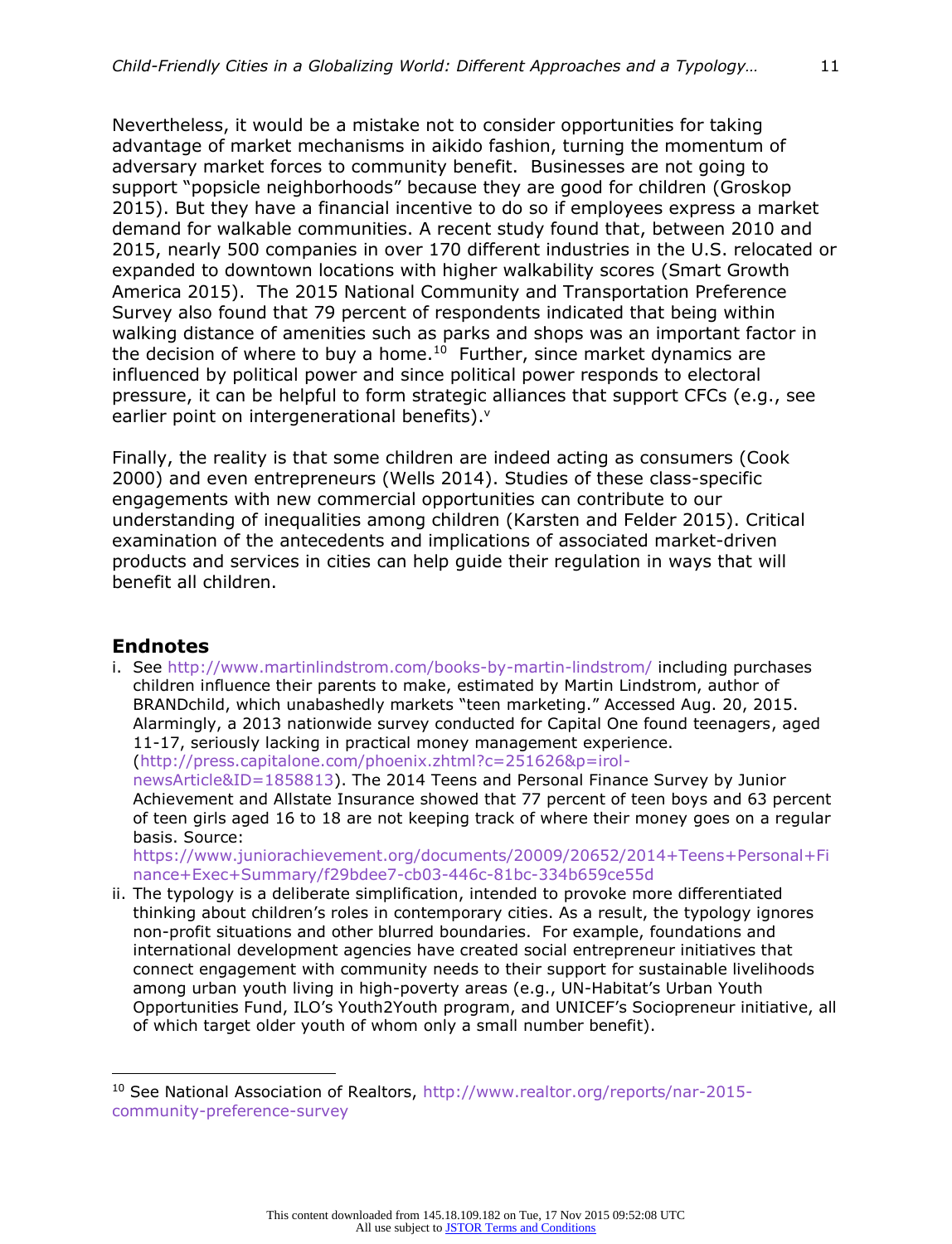- iii.Children's roles derive from their positions, formal and informal, in the social structures, cultural contexts and physical environments in which they are embedded (e.g., city, community, family). Discussion of these relationships sis beyond the scope of this introduction, which, for brevity's sake, calls attention to how children's positions express themselves behaviorally.
- iv.See, e.g., [http://www.inc.com/john-boitnott/40-young-people-who-became-millionaires](http://www.inc.com/john-boitnott/40-young-people-who-became-millionaires-before-they-were-20.html)[before-they-were-20.html](http://www.inc.com/john-boitnott/40-young-people-who-became-millionaires-before-they-were-20.html) or [http://www.businessinsider.com/25-kid-millionaires-all](http://www.businessinsider.com/25-kid-millionaires-all-share-these-7-atrributes-2010-11?op=1)[share-these-7-atrributes-2010-11?op=1.](http://www.businessinsider.com/25-kid-millionaires-all-share-these-7-atrributes-2010-11?op=1) A recent article in the *Wall Street Journal* discusses various programs meant to cultivate the entrepreneurial spirit and skills of children as young as five (Wells 2014).

v. As an example on a smaller scale, youth in several cities have conducted audits of local businesses to determine their "youth friendliness." Businesses found to have youthfriendly store and hiring policies would be given a decal they could display, providing them with a competitive advantage over businesses lacking this credential. See, e.g., [http://www.colorado.edu/cye/growing-boulder-kicks-youth-friendly-business](http://www.colorado.edu/cye/growing-boulder-kicks-youth-friendly-business-survey/boulder-county-teens-hunt-youth-friendly)[survey/boulder-county-teens-hunt-youth-friendly,](http://www.colorado.edu/cye/growing-boulder-kicks-youth-friendly-business-survey/boulder-county-teens-hunt-youth-friendly) [http://www.aic.gov.au/media\\_library/conferences/urban/doherty.pdf](http://www.aic.gov.au/media_library/conferences/urban/doherty.pdf) and <http://youthfriendlybusiness.org/about/>

*[Willem van Vliet--](http://www.colorado.edu/cgi-bin/cgi-proxy/plan/housing-info/child/indiadd.cgi?name=van+Vliet,+Willem) is interested in planning and design as tools for including the voices of underrepresented population groups in the creation of livable and sustainable communities. From 2004 to 2014, he served as director of the Children, Youth and Environments Center at University of Colorado.*

*[Lia Karsten](http://www.colorado.edu/cgi-bin/cgi-proxy/plan/housing-info/child/indiadd.cgi?name=Karsten,+Lia) is associate professor in Urban Geographies at the University of Amsterdam. Her research interests include three interrelated topics: children's geographies, changing family life and in/exclusion in public space. Recent research focuses on children's consumption spaces and vertical family living. Lia had visiting professorships in Uppsala, New York and Hong Kong. In 2013 she received an honorary doctorate from the University of Uppsala. Together with her husband, Lia raised three children in an inner-city neighborhood of Amsterdam, which formed an endless inspiration for her professional career.*

#### **References**

**AARP** (2005). *Beyond 50.05: A Report to the Nation on Livable Communities: Creating Environments for Successful Aging.* Washington, D.C.: AARP.

**Biggs, S. and C. Carr** (2015). "Age- and Child-Friendly Cities and the Promise of Intergenerational Space." *Journal of Social Work Practice: Psychotherapeutic Approaches in Health, Welfare and the Community* 29(1): 99-112.

**Blanc, C. Szanton, L. Fonseka, D. Iacafano, and R. Hart** (1994). "Children on the City Agenda." *Children's Environments* 11(1): 61-70. Available from: [http://www.jstor.org/action/showPublication?journalCode=chilyoutenvi.](http://www.jstor.org/action/showPublication?journalCode=chilyoutenvi)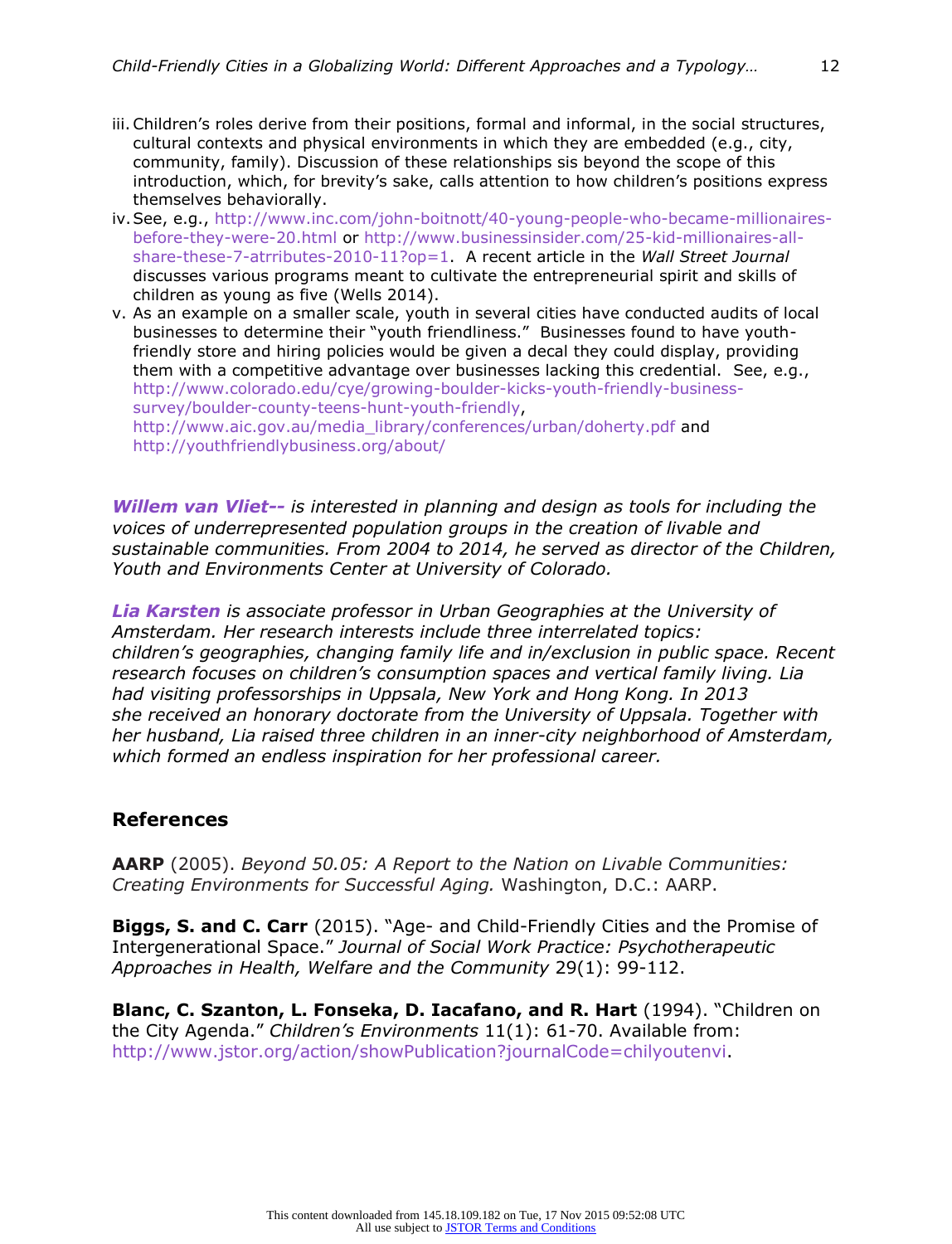**Blue Moon** (2006). *Sustainable Communities for All Ages: A Viable Futures Toolkit.* Charlottesville, VA: Blue Moon Fund.

**Brown, C. and N. Henkin** (2014). "Praxis: Building Communities for All Ages: Lessons Learned from an Intergenerational Community-Building Initiative." *Journal of Community & Applied Social Psychology* 24: 63–68.

**Chawla, L.** (In press). "Benefits of Nature Contact for Children." *Journal of Planning Literature*.

**Chawla, L., and W. van Vliet—**(In press). "Children's Rights to Child Friendly Cities." In M. Ruck, M. Peterson-Badali, and M. Freeman, eds. *Handbook of Children's Rights: Global and Multidisciplinary Perspectives*. Taylor and Francis.

**Cook, D.** (2000). "The Other 'Child Study.' Figuring Children as Consumers in Market Research 1910-1990." *The Sociological Quarterly* 41(3): 487-507.

**Children's Rights International Network (CRIN)** 2008. "Children's Rights to the City." *CRIN Review* 22 (special issue).

**Driskell, D.** (2002). *Creating Better Cities with Children and Youth: A Manual for Participation.* London: Earthscan.

**Groskop, V.** (2015). "The Popsicle Test: What Makes a City Good for Children?" *The Guardian*. August 21.

**Hart, R.** (2007). "Charting Change in the Participatory Settings of Childhood." In N. Thomas, and B. Percy-Smith, eds. *Children, Politics and Communication*. London: Policy Press, 7-29.

**Johnson, V., R. Hart, and J. Colwell, eds.** (2014). *Steps to Engaging Young Children in Research. Vol. 1: The Guide; and Vol. 2: The Researcher Toolkit*. University of Brighton, Education Research Center. Available on: [http://www.bernardvanleer.org/steps-to-engaging-young-children-in-research.](http://www.bernardvanleer.org/steps-to-engaging-young-children-in-research)

**Kaplan, M., and J. Haider** (2015). "Creating Intergenerational Spaces That Promote Health and Wellbeing." In R. Vanderbeck and N. Worth, eds. *Intergenerational Spaces*. London, UK: Routledge.

**Karsten, L., and N. Felder** (2015). "Parents and Children Consuming the City: Geographies of Family Outings across Class." *Annals of Leisure Research* 18(2): 205-218.

**Kingston, B., P. Wridt, W. van Vliet--, and L. Brink** (2007). "Creating Child Friendly Cities: The Case of Denver, USA." *Municipal Engineer* 160: 97-102.

**Malone, K.** (2010). *UNICEF Child Friendly Cities Country Accreditation*. Wollongong: University of Wollongong. Available from: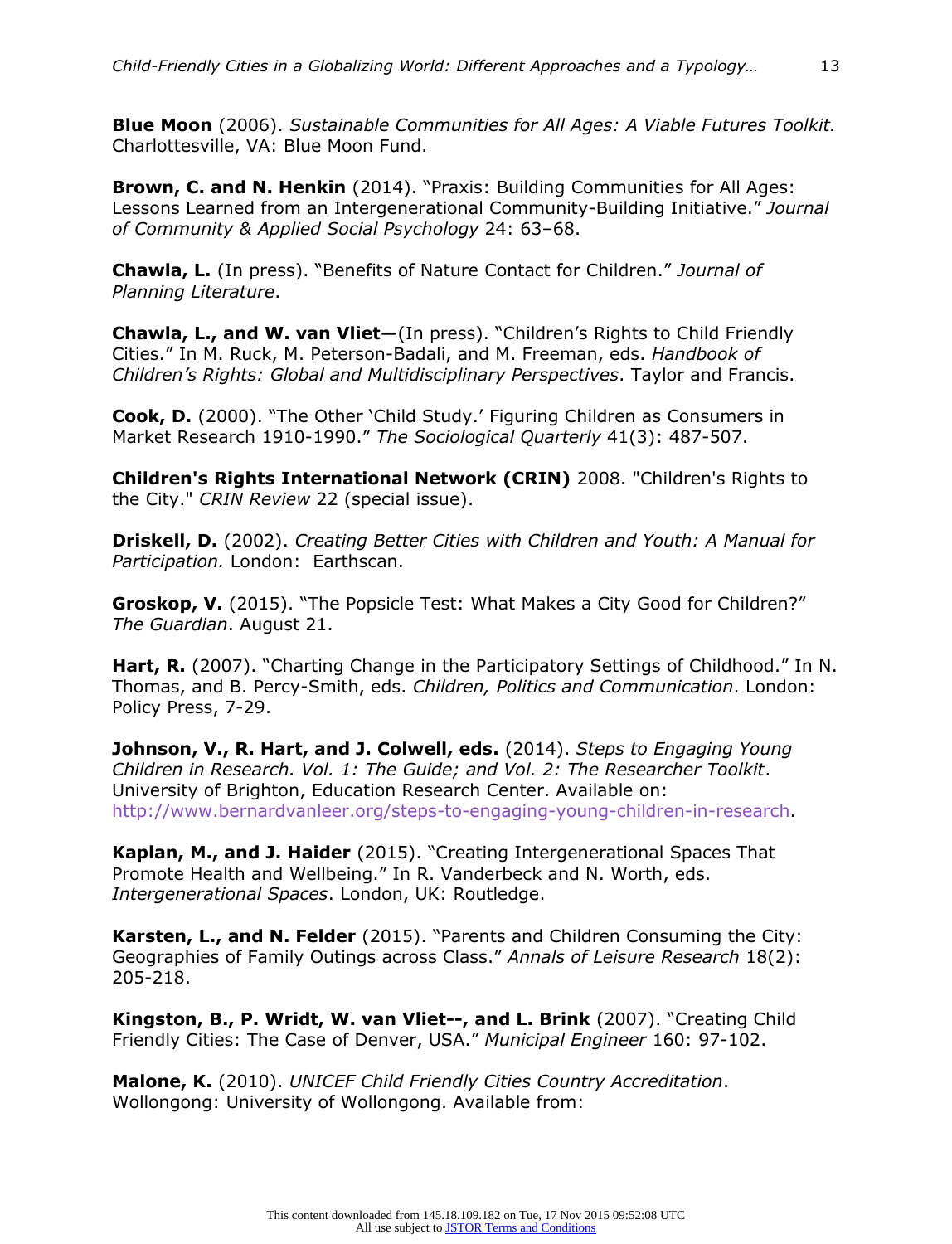[http://www.childfriendlyasiapacific.net/sites/default/files/CFAPAccreditationpaper\\_0](http://www.childfriendlyasiapacific.net/sites/default/files/CFAPAccreditationpaper_0.pdf) [.pdf.](http://www.childfriendlyasiapacific.net/sites/default/files/CFAPAccreditationpaper_0.pdf)

**Percy-Smith, B. and N. Thomas, eds.** (2009). *A Handbook of Children and Young People's Participation: Perspectives from Theory and Practice*. London: Routledge.

**Schildt, A., and D. Siegfried, eds.** (2005). *European Cities, Youth and the Public Sphere in the Twentieth Century.* UK/Burlington: Aldershot; USA: Ashgate.

**Thang, L.L. and M. Kaplan** (2013). "Intergenerational Pathways for Building Relational Spaces and Places." In G.D. Rowles and M. Bernard, eds. *Environmental Gerontology: Making Meaningful Places in Old Age*. New York: Spring Publishing Company, 225-251.

**Smart Growth America** (2015). *Core Values: Why American Companies Are Moving Downtown.* Washington, D.C.: Smart Growth America. Available from: [http://www.smartgrowthamerica.org/documents/core-values.pdf.](http://www.smartgrowthamerica.org/documents/core-values.pdf)

**[Tisdall,](http://www.palgrave.com/authors/author-detail/E.-Kay-M.-Tisdall/33273) E. Kay M., [Andressa M. Gadda,](http://www.palgrave.com/authors/author-detail/Andressa-M.-Gadda/33274) and [Udi Mandel Butler,](http://www.palgrave.com/authors/author-detail/Udi-Mandel-Butler/41938) eds.** (2014). *Children and Young People's Participation and Its Transformative Potential: Learning from across Countries.* London: Palgrave/MacMillan.

**UN Habitat** (2008). *The Place of Children: Poverty and Promise.* Nairobi: Author. Prepared by the Children, Youth and Environments Center at University of Colorado. Available from: [http://www.colorado.edu/cye/publications/reports.](http://www.colorado.edu/cye/publications/reports)

**UNICEF** (2004a). *Building Child Friendly Cities: A Framework for Action*. Florence, Italy: UNICEF, Innocenti Research Center.

**-----** (2004b). *Partnerships to Create Child-Friendly Cities; Programming for Child Rights with Local Authorities.* Florence, Italy: UNICEF, Innocenti Research Center.

**-----** (1997). *Children's Rights and Habitat: Working Towards Child-Friendly Cities.* UNICEF.

**Van Riper, T.** (2014). The Best Cities for Raising a Family. *Forbes Business.* April 16. Available from: [http://www.forbes.com/sites/tomvanriper/2014/04/16/the](http://www.forbes.com/sites/tomvanriper/2014/04/16/the-best-cities-for-raising-a-family-2/)[best-cities-for-raising-a-family-2/.](http://www.forbes.com/sites/tomvanriper/2014/04/16/the-best-cities-for-raising-a-family-2/)

**Van Vliet--, W.** (2011). "Intergenerational Cities: A Framework for Policies and Programs." *Journal of Intergenerational Relationships* 9(4): 348-36*.* 

**-----** (2008). *Broad-Based Partnerships as a Strategy for Urban Livability*. Nairobi: UN-Habitat.

**Weber, Max** (1921). *The City*. New York: Free Press (1958 transl.).